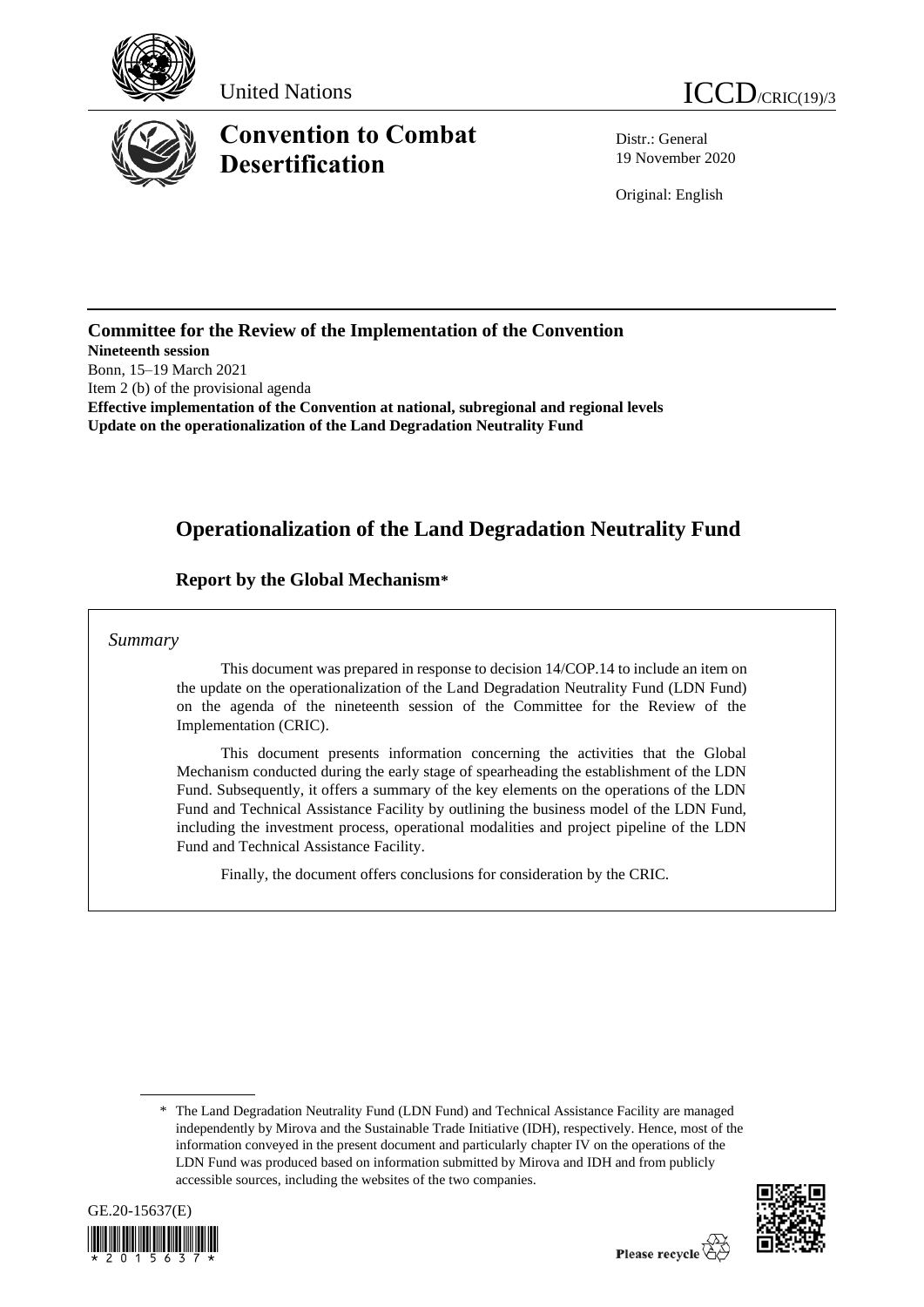# Contents

|                      | Paragraphs | Page                      |
|----------------------|------------|---------------------------|
| $\mathbf{L}$         | $1 - 3$    | $\overline{\phantom{a}3}$ |
| П.                   | $4 - 5$    | $\overline{\mathbf{3}}$   |
| Ш.                   | $6 - 9$    | 3                         |
| IV.                  | $10 - 20$  | $\overline{4}$            |
| $\mathbf{V}_{\cdot}$ | $21 - 22$  | $7\phantom{.0}$           |
|                      |            |                           |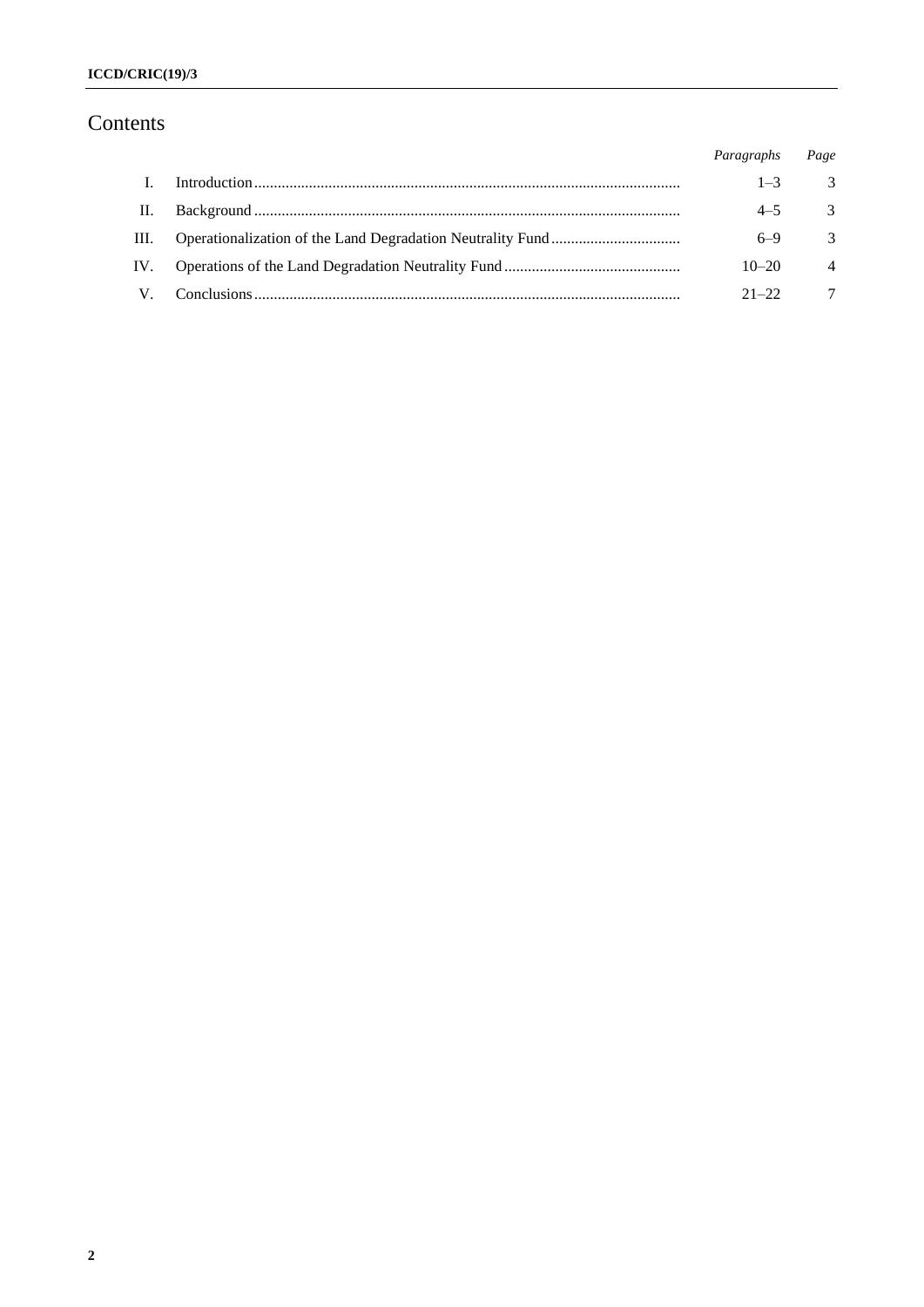### **I. Introduction**

1. By its decision 13/COP.14, the Conference of the Parties (COP) invited Mirova, as the manager of the Land Degradation Neutrality Fund (LDN Fund), to provide regular updates on its operations, including detailed information on the selection of projects and the definition of priorities by the Fund and, along with the Global Mechanism (GM), to provide support and capacity-building for accessing the LDN Fund. The same decision also requests the GM to submit a report on the operations of the LDN Fund at sessions of the Committee for the Review of the Implementation of the Convention (CRIC).

2. By its decision 14/COP.14, the COP decided to include an item on the update on the operationalization of the LDN Fund for the nineteenth session of the Committee for the Review of the Implementation (CRIC 19). In response to this decision, the GM, in partnership with Mirova (the manager of the LDN Fund) and the Sustainable Trade Initiative (IDH) (the manager of the LDN Fund Technical Assistance Facility (TAF)), prepared this document to provide an update on the operationalization and operations of the LDN Fund and TAF.

3. This document is structured as follows: Chapter I provides an introduction; chapter II shares the background of the report and the LDN Fund initiative; chapter III summarizes the process taken as per the operationalization of the LDN Fund and TAF; chapter IV provides updates on the operations of the LDN Fund and TAF; and chapter V contains conclusions for the consideration of Parties at CRIC 19.

### **II. Background**

4. Based on decision 3/COP.12, which requested the Managing Director of the GM to assist in the possible creation of an independent LDN fund, and in conjunction with decisions 18/COP.12 and 18/COP.11, the GM spearheaded the establishment of the LDN Fund to assist Parties in accessing innovative sources of funding and private sector investment.

5. The LDN Fund is designed to mobilize blended public and private sector funding to support the large-scale rehabilitation of degraded land and land degradation avoidance through sustainable and productive land management/use, thereby contributing to the implementation of the Convention and the achievement a land degradation neutral world, as part of the 2030 Agenda for Sustainable Development (i.e. Sustainable Development Goal (SDG) target 15.3). The Fund's mission is to be a source of transformative capital, bringing together public and private investors to fund triple bottom line projects that contribute to LDN. As an impact investment fund that invests in profit-generating sustainable land management and land restoration projects worldwide to reduce or reverse land degradation, the LDN Fund provides long-term financing, using debt and equity, with expectations in terms of economic/financial return and environmental and social impact. The Fund finances operators for the implementation of sustainable land use projects.

## **III. Operationalization of the Land Degradation Neutrality Fund**

6. During the early stage of the LDN Fund initiative, the GM facilitated the LDN Fund's initial design with the financial support from the governments of France, Luxembourg and Norway, and the Rockefeller Foundation. This included conducting feasibility studies on the market as well as on the environmental and social standards, designing the legal framework, preparing the legal documentation, conducting prudential and market analyses, developing financial models and contributing to the establishment of the infrastructure to support the development of the project pipeline, including the setup of the TAF. The GM also supported relevant outreach activities, including preparing communication materials and facilitating the presentation of its vision and expected impacts to target audiences. In parallel, the GM complemented its in-house capacity to design the business model of the LDN Fund by procuring the services of external companies to draw on their expertise in impact investing.

7. The GM published a call for expression of interest on 2 July 2015 on the UNCCD website with the aim of identifying qualified asset management firms that would be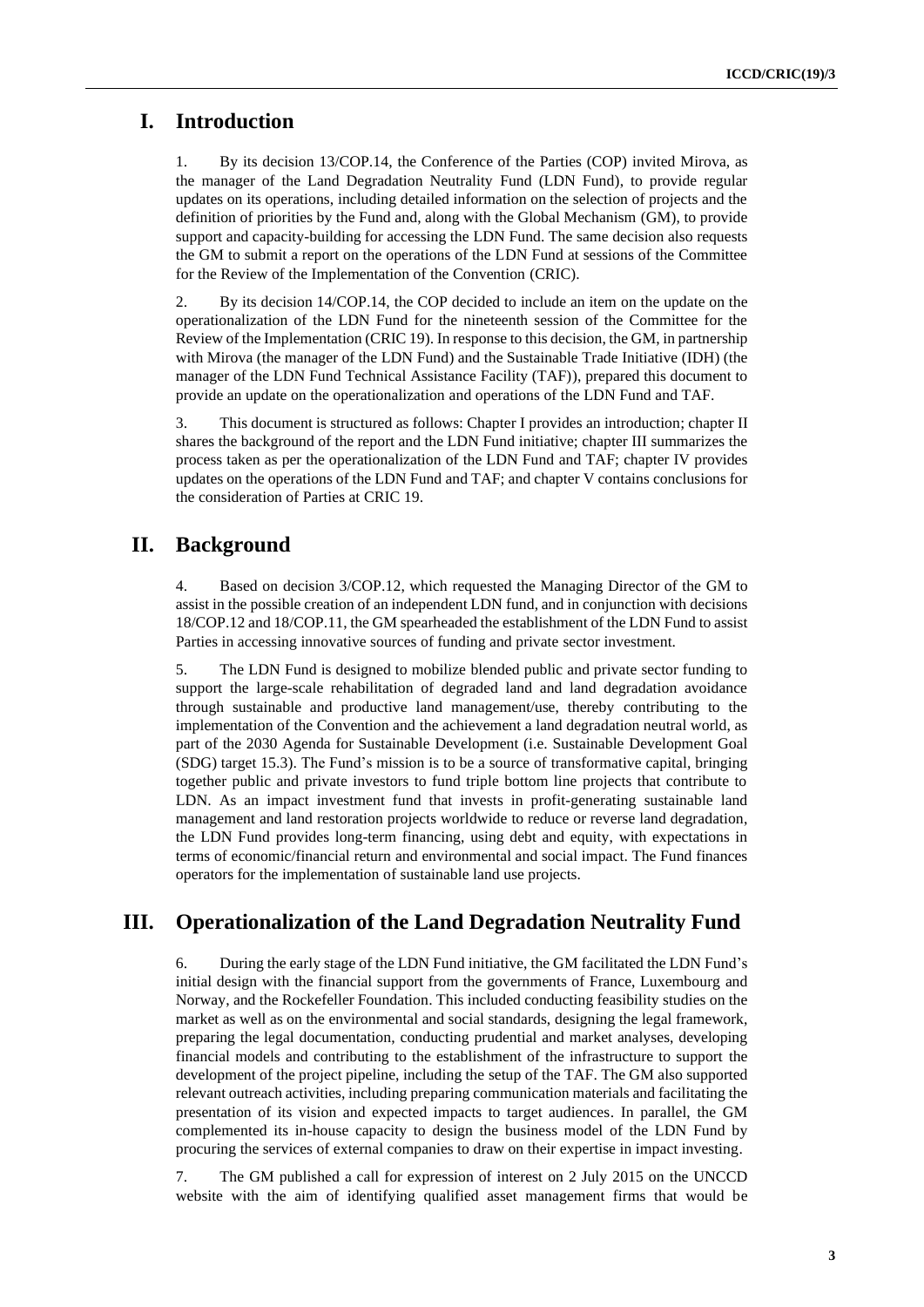committed to acting as a co-promoter to develop and implement the LDN Fund, co-lead the structuring and establishment of the LDN Fund, identify and secure anchor investors, and provide global fund management services. The French investment management firm Mirova, an affiliate of Natixis Investment Managers, was selected through a competitive process between 1 July 2015 and 7 September 2015 as the preferred candidate with which to engage in further discussions regarding the fund structuring partnership with the GM. Subsequently, the LDN Fund completed key developmental and structuring activities, which led to the legal establishment of the LDN Fund in the form of the Luxembourg Special Limited Partnership. These efforts culminated in the launching of the LDN Fund on 12 September 2017 at the thirteenth session of the COP in Ordos, China. Following this formal launch, the LDN Fund has been fully operational since December 2018 with a successful first capitalization closing. Mirova, as the manager of LDN Fund, then selected IDH as the partner to develop and manage the TAF through a process of competitive tendering. IDH is an international nongovernmental organization specializing in sustainable supply chains, with extensive expertise in smallholder agriculture, supply chains and innovative finance.

8. Once Mirova was selected as the fund manager and took on the full responsibility to manage the LDN Fund independently, the engagement of the GM mainly focused on linking country Parties and project developers with the managers of the LDN Fund and the TAF while facilitating the introduction of interested public sector investors, such as country Parties, to the LDN Fund and the TAF. The Executive Secretary of the UNCCD serves as a Chair of the advisory Strategic Board of the LDN Fund and the TAF, which also comprises the heads of the Rio conventions, to provide strategic guidance to the managers of the LDN Fund and the TAF in line with the objectives of the three Rio conventions. In January 2019, the inaugural Strategic Board meeting took place in Paris, in the presence of the Executive Secretary of the UNCCD, the UNCCD COP Presidency, the Executive Secretary of the United Nations Framework Convention on Climate Change, as well as representatives of civil society organizations (CSOs), the Science-Policy Interface and the World Wildlife Fund (WWF).

9. According to Mirova, as of October 2020, the LDN Fund has secured over USD 170 million in commitments from a wide range public and private investors, with USD 140 million currently deployable. Public investors – the Agence Française de Développement, European Investment Bank, Grand Duchy of Luxembourg and the United Kingdom of Great Britain and Northern Ireland's Department for Environment, Food & Rural Affairs were joined by private investors, including the North American private investor Fondaction, the Fondation de France, and insurance companies Allianz, BNP Paribas Cardif, Garance and Natixis Assurance. Given the COVID-19 situation, the fundraising period was extended until December 2020 with the aim of reaching the target fund size of USD 200–300 million. The TAF, as of 1 January 2019, manages USD 5 million, through combined commitments of the Agence Française de Développement and the Global Environment Facility (through the WWF United States as implementing agency).

#### **IV. Operations of the Land Degradation Neutrality Fund**

10. The LDN Fund offers financing solutions that are not readily available in the market, providing finance and strategic benefits in ways other investors or banks might not, for example, longer tenors, longer grace periods and more flexible repayment schedules. The LDN Fund provides long-term financing via debt (mezzanine, profit-sharing loans) and equity (minority or majority position) for up to fifteen years. The Fund invests in projects that generate expected returns at market-level interest rates. The investees must be privatesector entities. According to Mirova, investment tickets are ideally between USD 10 million and USD 30 million.

11. The LDN Fund uses a layered structure, leveraging public money to increase private sector investment in sustainable development. The layered structure offers appropriate riskreturn profiles for different investors in view of junior shares de-risking more senior tranches, which results in encouraging investment from private investors.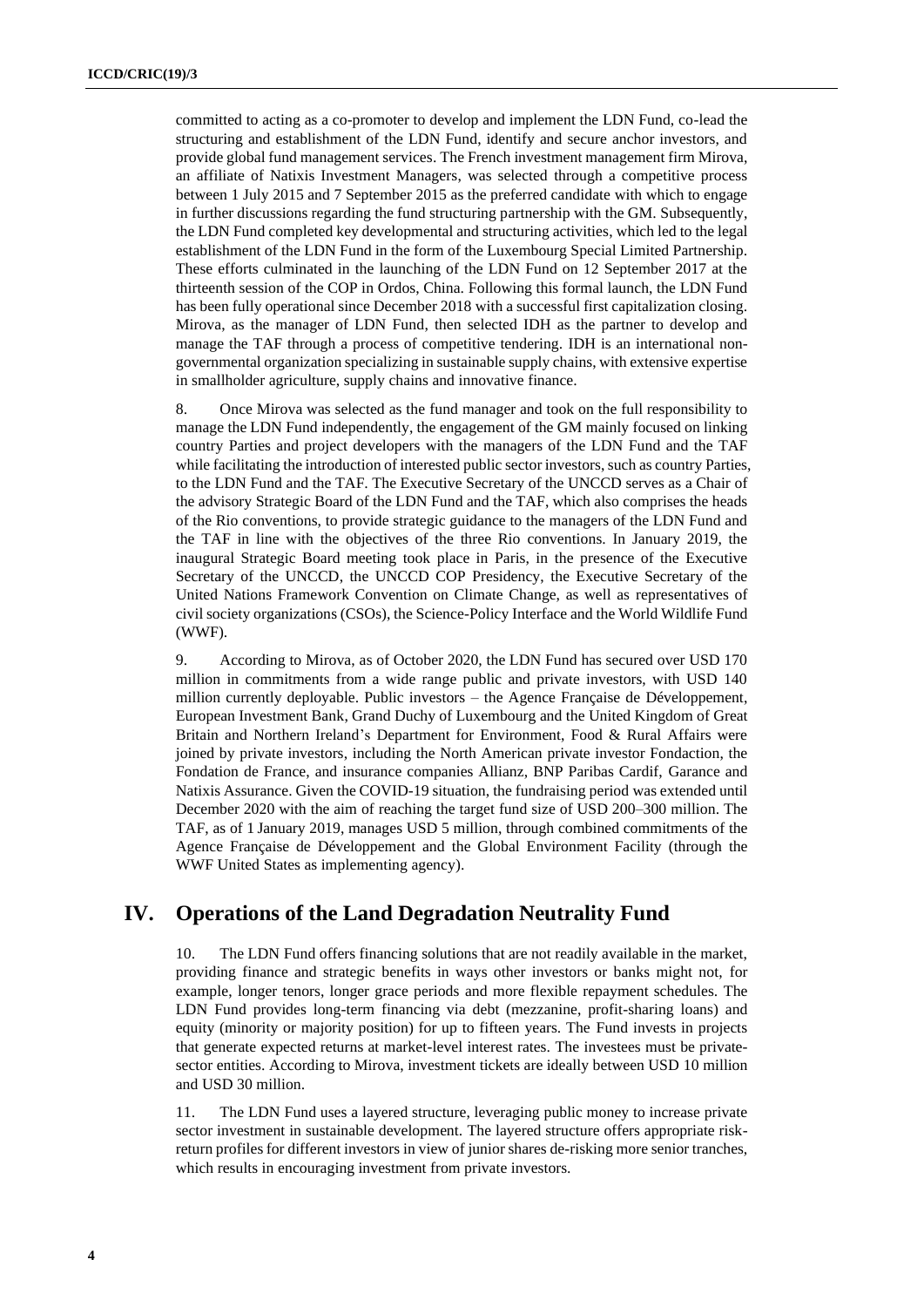12. Potential projects must be land-based projects that can avoid, reduce or reverse land degradation while producing financial returns. The LDN Fund does not finance pilot projects, but rather it helps scale up what already works. The projects must comply with the Fund's investment criteria – the projects should demonstrate their contribution to LDN, benefit local communities and ecosystems, and comply with robust environmental and social standards. The projects should demonstrate their additionality and scale potential. Furthermore, projects are assessed against the financial/risk criteria to demonstrate their ability to generate economic/financial returns starting within around five to seven years, with an appropriate risk profile and management by showing a relevant track record, robust operations, an adapted governance and legal structure, and a detailed business model with a clear link to a value chain approach. Project developers can submit the proposals directly to the LDN Fund investment team at Mirova by sending a short summary of the project aims, current status and financing needs to the official email account (LDN@mirova.com).<sup>1</sup>

13. According to Mirova, the LDN Fund investment process is comprised of five steps, namely deal-sourcing, preliminary analysis, in-depth analysis, due diligence and contracting and investment. Each step involves collecting increasingly detailed information about the investment opportunity and completing in-depth analyses to understand the project's potential performance and associated risks. Each step in the process ends with a "go" or "no go" decision; an investment opportunity progresses if the investment is deemed to be in line with the LDN Fund's investment criteria and Environmental, Social, and Corporate Governance Policy (ESG Policy). 2

14. The LDN Fund operates according to robust environmental and social standards, which are integrated into a comprehensive environmental and social management system (ESMS). The ESMS approach was developed with the support of an independent international expert and benefited from public consultations that included CSOs. In addition to its compliance with the International Finance Corporation (IFC) Performance Standards and the IFC Environmental, Health, Safety Guidelines, the LDN Fund follows the Voluntary Guidelines on the Governance of Tenure of Land Fisheries and Forests and the United Nations Guiding Principles on Business and Human Rights. The Fund also complies with national environmental, social and labour laws and legislation, including the International Labour Organization's Core Conventions, and with any environmental, social, and corporate governance requirements of investors in the Fund. The ESMS also includes a complaint and compliance mechanism to ensure that project-affected populations have formal ways to voice their concerns and identify and correct the causes for grievance.<sup>3</sup>

15. Mirova reports that the LDN Fund seeks to engage the UNCCD national focal points (NFPs) and other authorities to include their views in the project selection process. As part of the LDN Fund's due diligence, the Fund considers whether a potential project is aligned with a country's development priorities. NFPs are encouraged to introduce relevant project developers to the LDN Fund and highlight how projects can contribute to the social and environmental aims of the country. It is expected that the Fund will invest mainly in countries that have made a national voluntary LDN commitment, but this commitment is not required for an investment to be considered. Mirova will send a letter of notification to the NFP and the GM before the LDN Fund investment is committed.

16. In January 2019, the LDN Fund selected one of the first projects to receive an LDN Fund investment. As of the second quarter of 2020, the LDN Fund has invested in four land restoration projects: Urapi Sustainable Land Use project in Colombia and Peru; the Mountain

 $1$  Detailed information on the LDN Fund investment criteria can be found in Land Degradation Neutrality Initiative: Guidance for Project Developers. [<https://www.mirova.com/sites/default/files/2020-](https://www.mirova.com/sites/default/files/2020-08/Guidance%20for%20project%20developers.pdf) [08/Guidance%20for%20project%20developers.pdf>](https://www.mirova.com/sites/default/files/2020-08/Guidance%20for%20project%20developers.pdf).

<sup>&</sup>lt;sup>2</sup> Detailed information on the investment process can be found from page 5 to page 7 of Land Degradation Neutrality Initiative: Guidance for Project Developers. [<https://www.mirova.com/sites/default/files/2020-](https://www.mirova.com/sites/default/files/2020-08/Guidance%20for%20project%20developers.pdf) [08/Guidance%20for%20project%20developers.pdf>](https://www.mirova.com/sites/default/files/2020-08/Guidance%20for%20project%20developers.pdf).

<sup>&</sup>lt;sup>3</sup> A detailed analysis on the ESG Policy of the LDN Fund can be found in Natural Capital – LDN expertise: Summary of ESG Policy. [<https://www.mirova.com/sites/default/files/2020-](https://www.mirova.com/sites/default/files/2020-08/LDN%20Initiative%20-Summary%20of%20ESG%20Policy.pdf) [08/LDN%20Initiative%20-Summary%20of%20ESG%20Policy.pdf>](https://www.mirova.com/sites/default/files/2020-08/LDN%20Initiative%20-Summary%20of%20ESG%20Policy.pdf).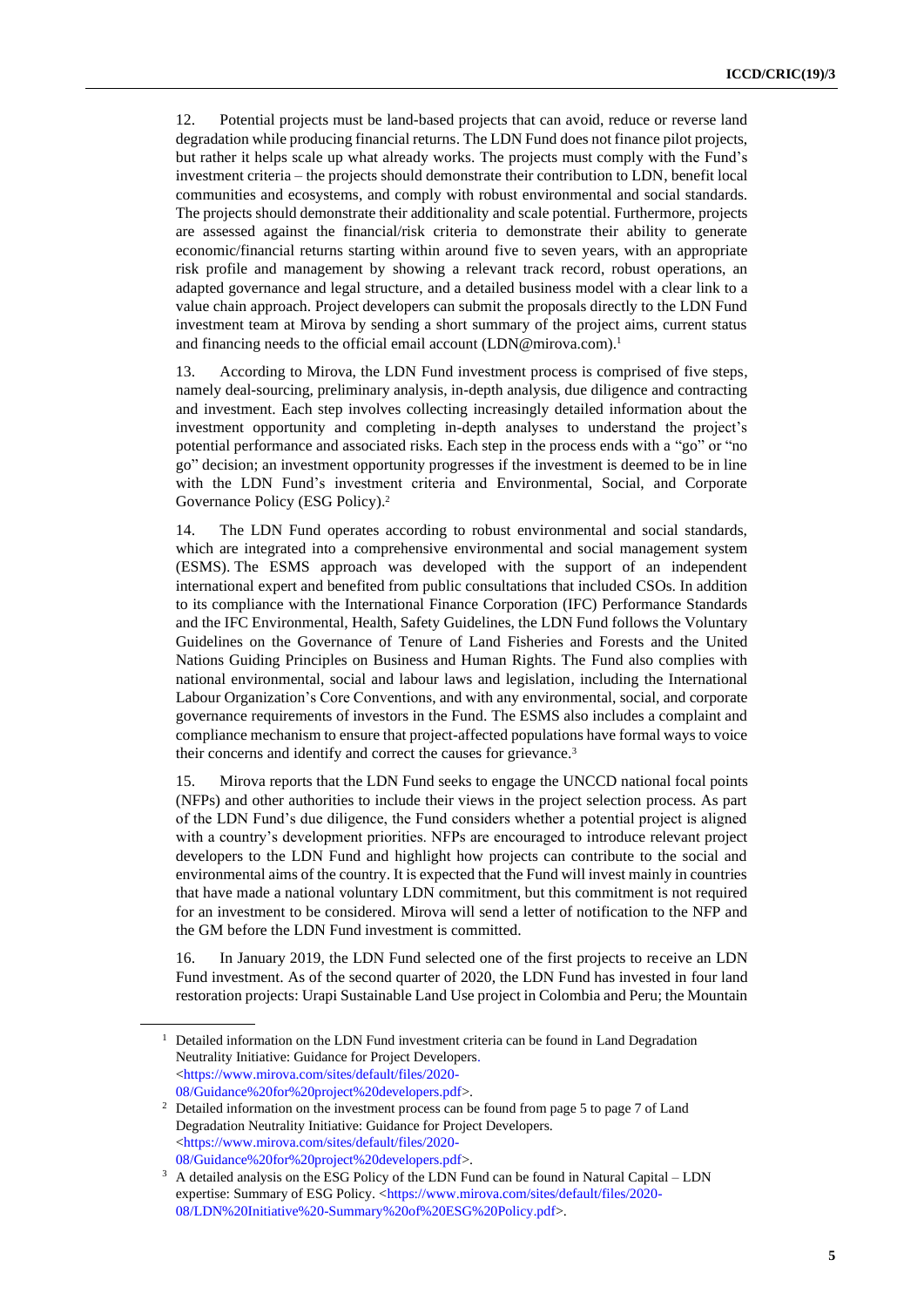Hazelnuts project in Bhutan; the Miro Forestry project in Ghana and Sierra Leone; and the Komaza project in Kenya. Descriptions of these projects are as follows:

(a) The objective of the Urapi Sustainable Land Use project is to implement agroforestry systems and develop sustainable production in certified organic and fair-trade coffee sectors in Colombia and Peru. The project aims to benefit 2,000 small-scale producers, restore 8,000 hectares and conserve 12,000 hectares of forest, and capture 1.2 million tonnes of  $CO<sub>2</sub>$ ;

(b) The Mountain Hazelnuts project in Bhutan aims to restore degraded land through sustainable orchards and production development in the hazelnut sector. The project aims to benefit 15,000 small-scale producers while restoring 10,000 hectares of land and capturing 1.5 million tonnes of  $CO<sub>2</sub>$ ;

(c) The objective of the Miro Forestry project is to expand large-scale reforestation activities in Ghana and Sierra Leone through the timber sector. The project aims to support 2,000 jobs, restore 40,000 hectares, and capture 5 million tonnes of  $CO<sub>2</sub>$ ;

(d) The goal of the Komaza project in Kenya is to support Komaza in planting one billion trees by 2030 through a micro-forestry model that aims to benefit 50,000 smallholder farmers and restore 20,000 hectares through reforestation.

17. Mirova reports that the fifth project, in Nicaragua, is also about to be signed. Mirova assesses the pipeline as promising, with projects currently being reviewed in Cambodia, Colombia, the Lao People's Democratic Republic, South Africa and the United Republic of Tanzania, among other countries.

18. The TAF was established as a grant-making arm of the LDN Fund with the aim of building a strong portfolio of projects for the LDN Fund. The TAF provides tailored technical assistance (TA) and grants to support the project developers seeking investment from the LDN Fund to become investment-ready and meet the LDN Fund investment criteria. The TAF selects and provides pre-investment TA to projects that can demonstrate the potential to be investable for the LDN Fund within 24 months. The TAF also supports the LDN Fund investees to strengthen their projects' environmental and social impacts, reduce risks of the investment, and monitor progress on key impact indicators, including setting LDN baselines and annual reporting on the LDN indicator. In November 2019, IDH published a learning brief on the insights gathered from managing the TAF. 4 In November 2020, the second learning publication is expected to be launched in partnership with the LDN Fund and the GM.

19. In October 2020, the portfolio of the TAF consisted of eight pre-investment TA projects and two post-investment TA projects. As of October 2020, three projects that were supported by the TAF in the pre-investment stage were invested into by the LDN Fund.

20. The LDN Fund and TAF are developing an LDN monitoring methodology in order to monitor the impacts of the LDN Fund projects throughout the investment period. The LDN TAF contracted Conservation International and OpenGeoHub to partner with them in the development of the methodology. The methodology was developed in line with the UNCCD Scientific Conceptual Framework for Land Degradation Neutrality, reviewed by key members of the Scientific and Technical Advisory Panel, and adapted for application at the LDN Fund investment project level. The methodology outlines the recommended approach for monitoring the impact of LDN Fund investments, adapting the national-level indicators for SDG 15.3, and assessing the overall contribution of each project to achieving LDN.<sup>5</sup>

<sup>4</sup> Please find more information in the Innovative and Inclusive Sustainable Land Management and Ecological Restoration Finance Case Studies, available at: [<https://www.idhsustainabletrade.com/uploaded/2019/11/LDN-Report-5.3-Final.pdf>](https://www.idhsustainabletrade.com/uploaded/2019/11/LDN-Report-5.3-Final.pdf).

<sup>&</sup>lt;sup>5</sup> The Land Degradation Neutrality Fund Impact Monitoring Methodology is currently being published and will be made available on the website of the Sustainable Trade Initiative at: [<https://www.idhsustainabletrade.com/>](https://www.idhsustainabletrade.com/).